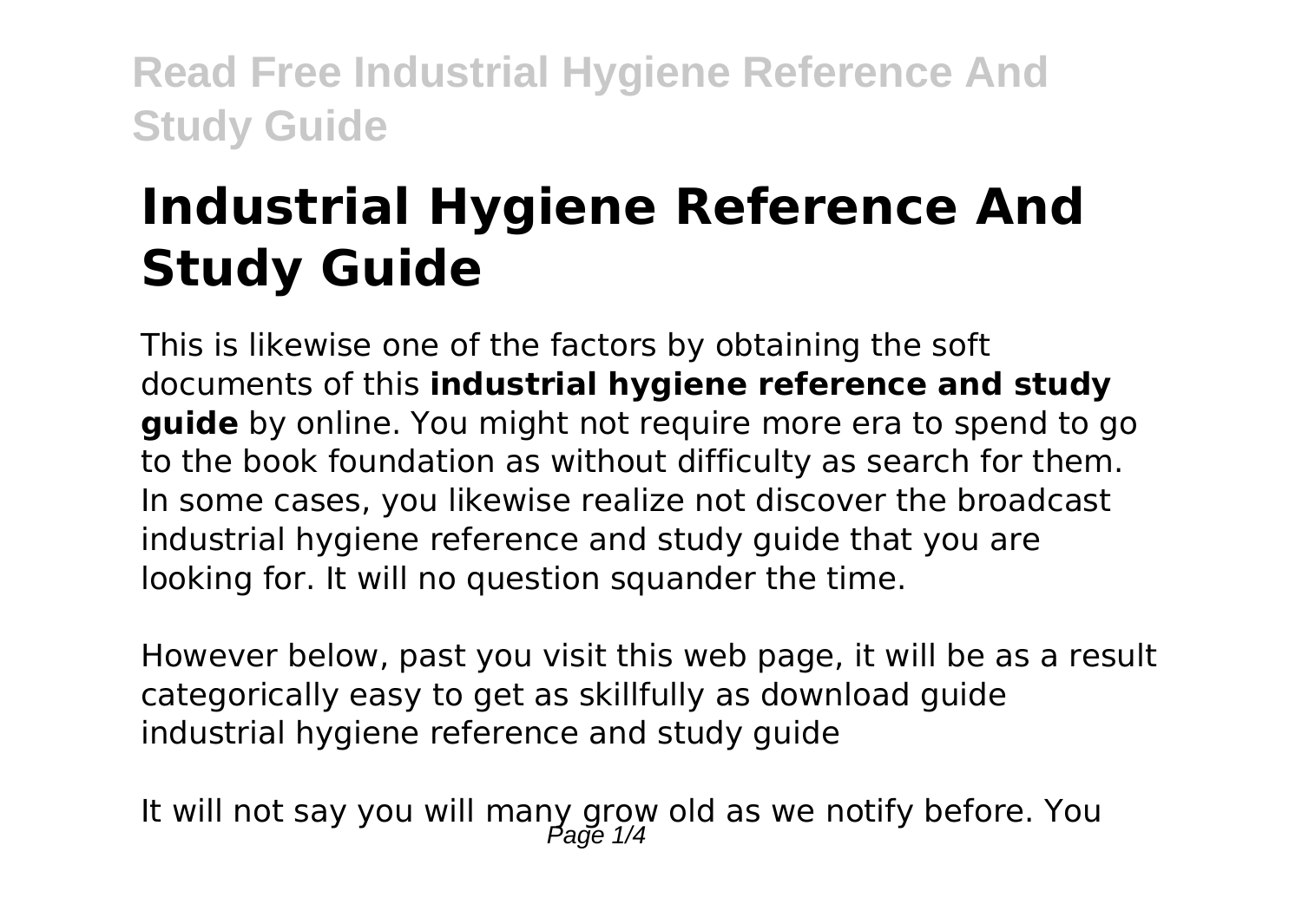can complete it though affect something else at house and even in your workplace. consequently easy! So, are you question? Just exercise just what we come up with the money for below as well as review **industrial hygiene reference and study guide** what you like to read!

If you have an eBook, video tutorials, or other books that can help others, KnowFree is the right platform to share and exchange the eBooks freely. While you can help each other with these eBooks for educational needs, it also helps for selfpractice. Better known for free eBooks in the category of information technology research, case studies, eBooks, Magazines and white papers, there is a lot more that you can explore on this site.

#### **Industrial Hygiene Reference And Study**

Personal Hygiene Products, Lotions; Feminine Care Dispenser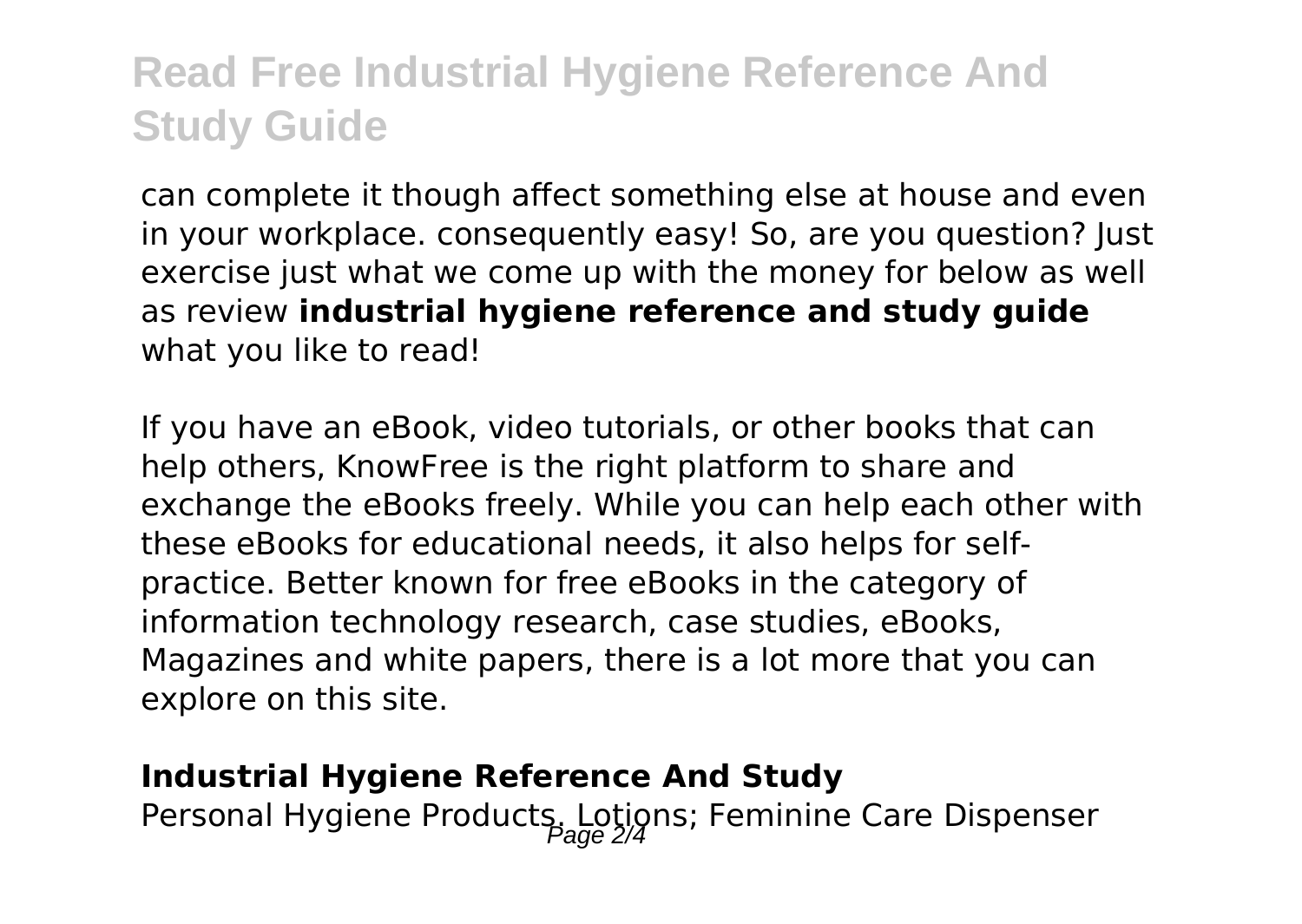Liners; Bar Soaps; Shavers; ... Reference Books; Clipboards; Ledgers & Registers; Log Books & Journals; Paper & Printable Media. ... Designed for use in food processing plants and industrial applications. 1000-05. \$89.50 /Pail. Compare. Quat Rings 7" - 12 Ring/Case. Quat Ring for drain ...

#### **Home - Industrial Formulators**

Melt blowing is a conventional fabrication method of micro- and nanofibers where a polymer melt is extruded through small nozzles surrounded by high speed blowing gas. The randomly deposited fibers form a nonwoven sheet product applicable for filtration, sorbents, apparels and drug delivery systems. The substantial benefits of melt blowing are simplicity, high specific productivity [jargon ...